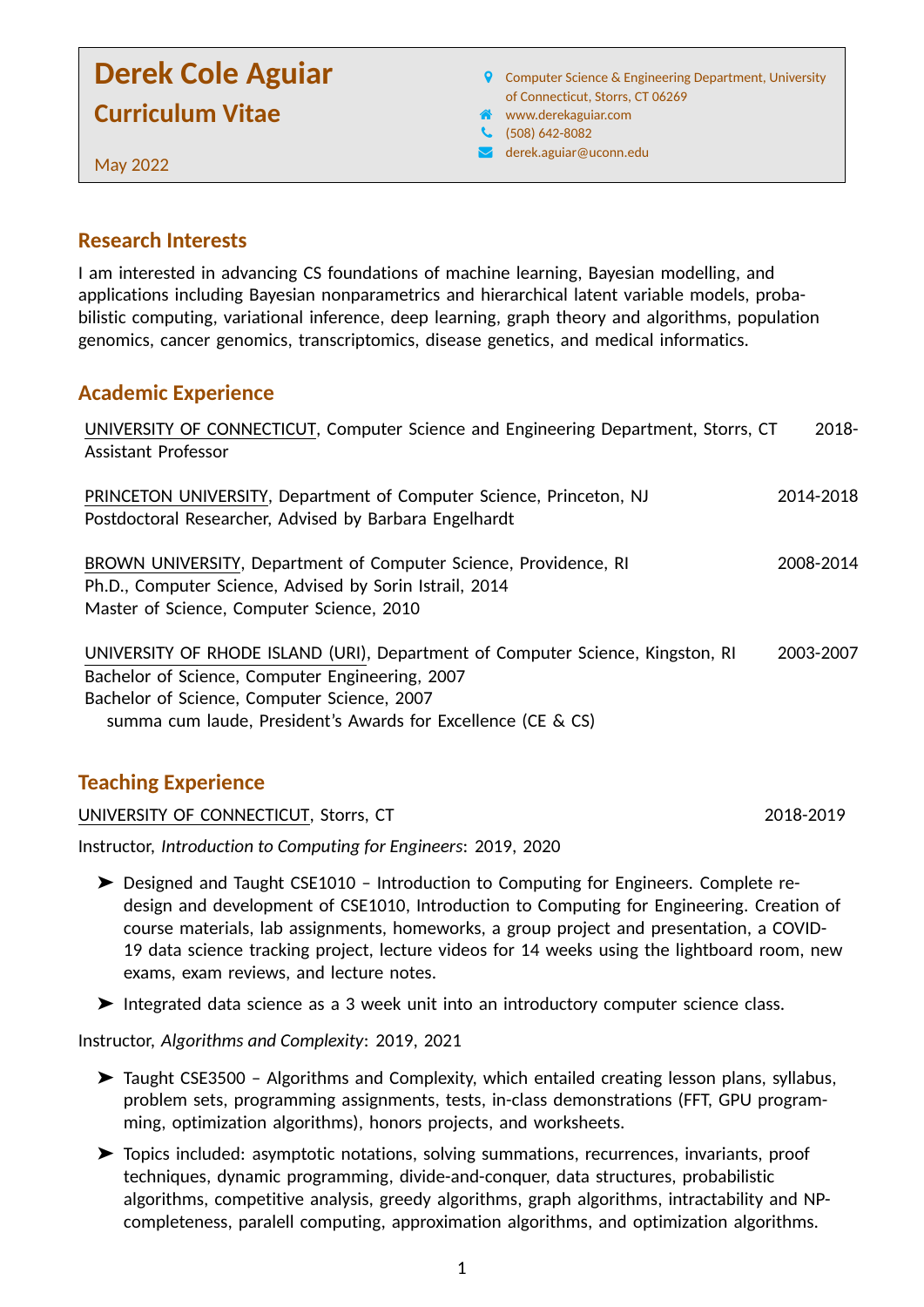Instructor, *Bayesian Machine Learning*: 2018, 2019, 2021

- ➤ Developed the course CSE5095 Bayesian Machine Learning, which entailed creating lesson plans, a syllabus, and project assignments.
- ➤ We covered the three fundamental components of Bayesian Machine Learning: probabilistic modeling, inference algorithms, and model checking.
- ➤ The course culminates in research-quality projects related to each student's research interests that implements some probabilistic framework from problem specification to model checking.

#### BROWN UNIVERSITY, Providence, RI 2009-2014

Head Teacher's Assistant, *Algorithmic Foundations of Computational Biology*: 2011, 2013-2014

- ➤ Assisted teaching of Algorithmic Foundations of Computational Biology to classes of intellectually diverse undergraduate students from the Computer Science and Applied Mathematics departments.
- ➤ Developed and delivered a week of lectures on Haplotype Assembly. Administered online discussion platform to encourage student participation.
- ➤ Mentored students participating in interdisciplinary CYRENE project on cis-regulatory genomics.
- ➤ Co-developed the syllabus, created the course webpage, developed homework assignments and exams, curated lecture notes.

Head Teacher's Assistant, *Medical Bioinformatics*: 2009-2010, 2012-2013

- ➤ Co-created the Medical Bioinformatics course designed for computational and life sciences graduate students.
- ➤ Created the Genomathica, a set of interactive genomics algorithms written in Mathematica, and used Genomathica in lectures and homeworks enabling life science students to tinker and develop data analysis software pipelines without the burden of learning a programming language.
- ➤ Prepared and presented a week of lectures on haplotype phasing and genomic deletion inference in genome-wide association study data.
- ➤ Co-developed the syllabus, created the course webpage, developed homework assignments and exams, constructed lecture notes, and graded homework and exams.

Teacher's Assistant, *Algorithmic Foundations of Computational Biology*: 2010

- ➤ Taught Algorithmic Foundations of Computational Biology to an intellectually diverse class of undergraduate students from the Computer Science and Applied Mathematics departments.
- ➤ Maintained course webpage, graded homework assignments and exams, and curated lecture notes.

#### UNIVERSITY OF RHODE ISLAND, Kingston, RI 2007

Teacher's Assistant, *Computer Communications*: 2007

- ➤ Provided instruction for Computer Communications, a computer engineering and computer science senior undergraduate course.
- ➤ Independently researched the topics covered in the course with the objective of assisting in the redesign of the curriculum. The five lesson plans I created, including programming and homework assignments, incorporated: working at the frame level with Application, Transport, and Internet layer protocols (DNS, SMTP, TELNET, ARP, TCP/IP), and C Socket programming.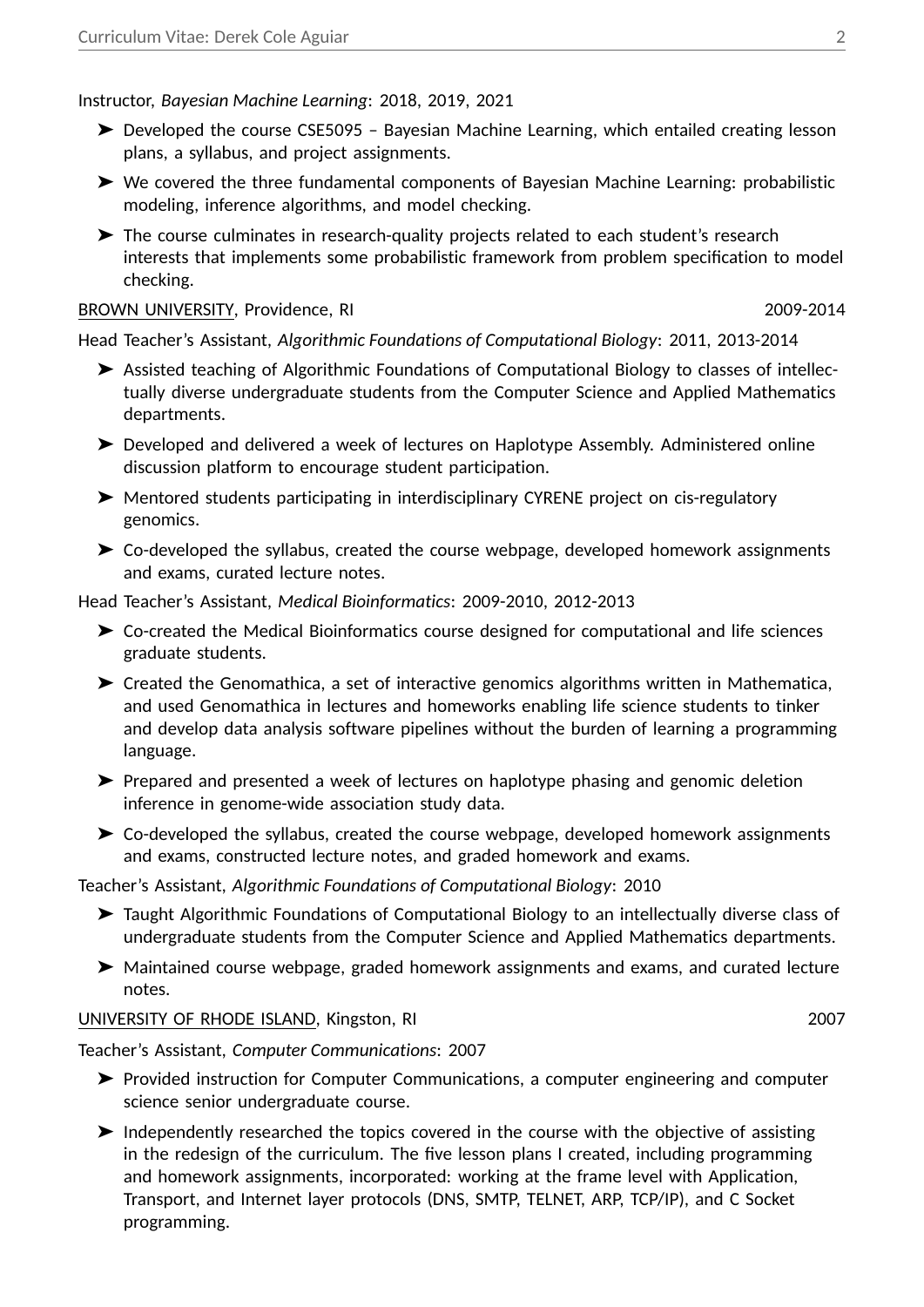# **Preprints and Unpublished Work**

- 1. B. Alpay, P. Rodriguez, S. Santos, A. Kulkarni, J. Oviedo, M. Gosink, and **D. Aguiar**. A Unified Analysis of Methods for Predicting Adverse Drug Reactions (). In preparation.
- 2. R. De Vito, I. N. Grabski, **D. Aguiar**, L. M. Schneper, A. Verma, J. Castillo Fernandez, C. Mitchell, J. Bell, M. Sara, D. A. Notterman, and B. Engelhardt. Differentially methylated regions and methylation QTLs for depression and early puberty in the Fragile Families Child Wellbeing Study (). Submitted to Genome Biology.
- 3. C. Li, L. Qu, P. A. Murphy, Y. Liu, A. Manichaikul, **D. Aguiar**, S. S. Rich, D. M. Herrington, D. Vu, C. W. Johnson, J. I. Rotter, W. S. Post, A. T. Vella, A. Rodriguez, and B. Zhou. AtheroSpectrum reveals novel macrophage foam cell gene signatures associated with atherosclerotic cardiovascular disease risk (). Under revision for Circulation.
- 4. K. Udeh, D. W. Wanik, D. Cerrai, **D. Aguiar**, and E. Anagnostou. Modeling Utility Customer Outages with Deep Neural Networks (). In preparation.
- 5. **D. Aguiar**, G. Gliner, L. T. Elliott, Y. W. Teh, and B. E. Engelhardt. *The fragmentation coagulation process haplotype cluster graph model*. (*manuscript in final stages*). 2020.
- 6. D. J. McConnell, B. Dumitrascu, B. E. Engelhardt, and **D. Aguiar**. *Robust and interpretable statistical genetic modelling*. (*manuscript in final stages*). 2020.

# **Ph.D. Thesis**

1. D. Aguiar. "Genome-wide algorithms for haplotype assembly, haplotype phasing, and IBD inference". PhD thesis. Brown University, 2014.

### **Refereed Papers**

- 2. C. Li, L. Qu, A. J. Matz, P. A. Murphy, Y. Liu, A. W. Manichaikul, **D. Aguiar**, S. S. Rich, D. M. Herrington, D. Vu, et al. AtheroSpectrum Reveals Novel Macrophage Foam Cell gene Signatures Associated with Atherosclerotic Cardiovascular Disease Risk. *Circulation* (2022).
- 3. K. Udeh, D. W. Wanik, D. Cerrai, **D. Aguiar**, and E. Anagnostou. Autoregressive Modeling of Utility Customer Outages with Deep Neural Networks. In: *2022 IEEE 12th Annual Computing and Communication Workshop and Conference (CCWC)*. 2022, pp.0406–0414.
- 4. D. J. McConnell, J. Zhu, S. Pandya, and **D. Aguiar**. Case-level prediction of motion outcomes in civil litigation. In: *Proceedings of the Eighteenth International Conference on Artificial Intelligence and Law*. 2021, pp.99–108.
- 5. B. A. Alpay, P. Demetci, S. Istrail, and **D. Aguiar**. Combinatorial and statistical prediction of gene expression from haplotype sequence. *Bioinformatics* **36**(Supplement\_1) (2020), i194–i202.
- 6. **D. Aguiar**, L.-F. Cheng, B. Dumitrascu, F. Mordelet, A. Pai, and B. Engelhardt. Bayesian nonparametric discovery of isoforms and individual specific quantification. *Nature Communications* **9**(1) (2018), 1681.
- 7. **D. Aguiar**, E. M. Morrow, and S. Istrail. Tractatus: An Exact and Subquadratic Algorithm for Inferring Identical-by-Descent Multi-shared Haplotype Tracts. In: *RECOMB*. Springer. 2014, pp.1–17.
- 8. **D. Aguiar**, W. S. Wong, and S. Istrail. Tumor haplotype assembly algorithms for cancer genomics. In: *Pacific Symposium on Biocomputing*. NIH Public Access. 2014, pp.3.
- 9. I. C. McDowell, C. Nikapitiya, **D. Aguiar**, C. E. Lane, S. Istrail, and M. Gomez-Chiarri. Transcriptome of American oysters, Crassostrea virginica, in response to bacterial challenge: insights into potential mechanisms of disease resistance. *PLoS One* **9**(8) (2014), e105097.
- 10. **D. Aguiar** and S. Istrail. Haplotype assembly in polyploid genomes and identical by descent shared tracts. *Bioinformatics* **29**(13) (2013). *also in proceedings of ISMB 2013*, i352–i360.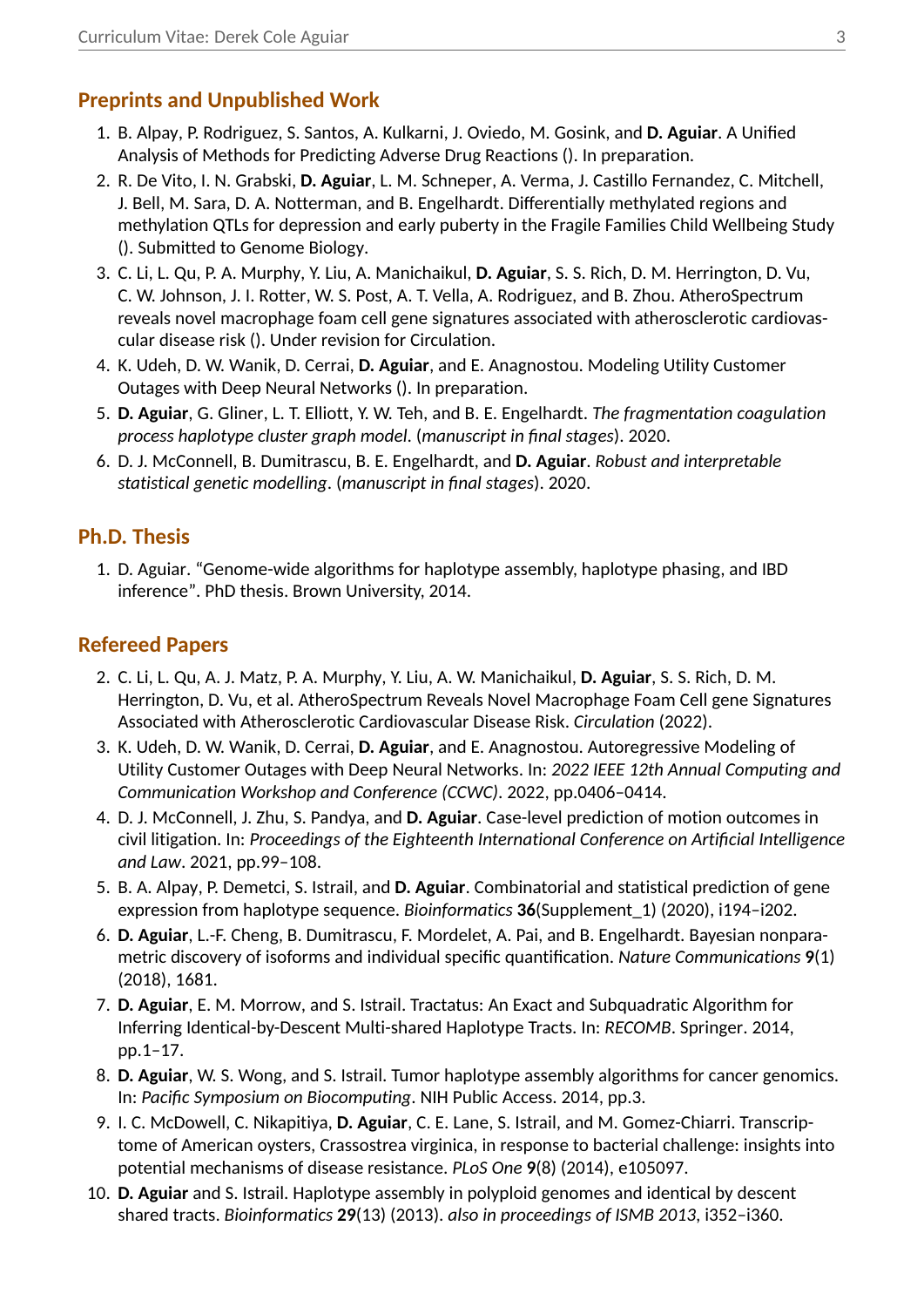- 11. S. Tulin<sup>[\\*](#page-3-0)</sup>, D. Aguiar<sup>\*</sup>, S. Istrail, and J. Smith. A quantitative reference transcriptome for Nematostella vectensis earlyembryonic development: a pipeline for de novo assembly in emergingmodel systems. *EvoDevo* **4**(1) (2013), 16.
- 12. **D. Aguiar**, B. V. Halldórsson, E. M. Morrow, and S. Istrail. DELISHUS: an efficient and exact algorithm for genome-wide detection of deletion polymorphism in autism. *Bioinformatics* **28**(12) (2012). *also in proceedings of ISMB 2012*, i154–i162.
- 13. **D. Aguiar** and S. Istrail. HapCompass: a fast cycle basis algorithm for accurate haplotype assembly of sequence data. *Journal of Computational Biology* **19**(6) (2012), 577–590.
- 14. B. V. Halldórsson<sup>∗</sup>, **D. Aguiar**<sup>\*</sup>, and S. Istrail. "Haplotype phasing by multi-assembly of shared haplotypes: phase-dependent interactions between rare variants". In: *Pacific Symposium on Biocomputing*. 2011, pp.88–99.
- 15. B. V. Halldórsson<sup>∗</sup>, **D. Aguiar**<sup>∗</sup>, R. Tarpine, and S. Istrail. The Clark Phaseable sample size problem: long-range phasing and loss of heterozygosity in GWAS. *Journal of Computational Biology* **18**(3) (2011). *also in proceedings of RECOMB 2010*, 323–333.

# **Book Chapters**

16. S. Istrail, R. Tarpine, K. Schutter, and **D. Aguiar**. "Practical Computational Methods for Regulatory Genomics: A cisGRN-Lexicon and cisGRN-Browser for Gene Regulatory Networks". In: *Computational Biology of Transcription Factor Binding*. Totowa, NJ: Humana Press, 2010, pp. 369–399.

# **Grant Activity**

# **Ongoing.**

Derek Aguiar (PI) 04/01/2022-03/01/2023 TBA *TBA* TBA Role: Principal Investigator, \$250*,*000 total award

Derek Aguiar (PI) 03/01/2021-02/01/2023

Google

*Supporting math and science teacher learning to address societal problems with data science and artificial intelligence*

Our main objective in this grant is to support teacher learning of DS&AI to address societal problems with big data, an important aim in both math and science education. We develop and implement a framework for training math and science teachers to deliver carefully designed learning modules (1-3 day instructional tasks) that use DS&AI to engage and facilitate learning of core CS concepts among high school students. Our main hypothesis is that by making DS&AI accessible to students and teachers in secondary school, and foregrounding societal issues, we can make participation in CS more attractive and engaging, ultimately increasing enrollment, retention, and diversity in CS. We are well situated to meet our objective due to the team's collective experience in math, science, and CS education, DS&AI, task design, and research and evaluation methods.

Role: Principal Investigator, \$80*,*000 total award

### **Completed.**

Derek Aguiar (PI) 09/01/2019-06/01/2021 The Institute for Collaboration on Health, Intervention, and Policy (InCHIP)

<span id="page-3-0"></span>denotes co-first authorship when ambiguous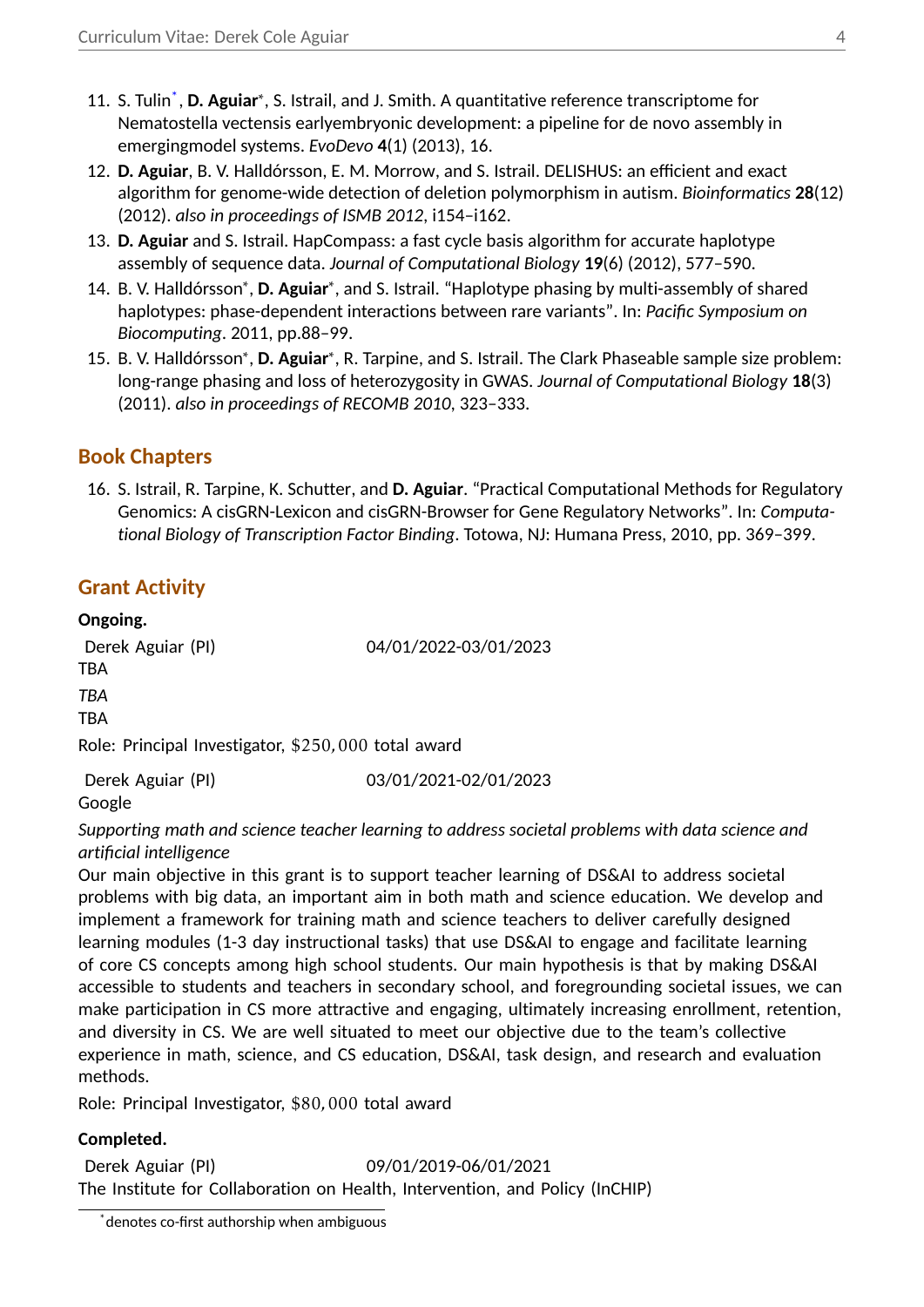*Unifying clinical support methods for preventing and managing opioid use disorder*

The declaration of the opioid crisis as a national epidemic by the U.S. government in 2017 was the culmination of an increasingly critical public health emergency that has worsened in recent years. In 2016, an average of 116 people died daily due to opioid related drug overdoses. At present, there is no comprehensive approach that integrates genetic, pharmacological and mobile health data to improve chronic pain treatment outcomes from before diagnosis to after treatment. The overall objective of this proposal is to develop statistical and machine learning methods that predict opioid use disorder (OUD) risk and suggest personalized behavioral interventions. Such a clinical support system will enable clinicians to make more informed and personalized treatment decisions and enable the exploration of alternative treatment strategies to improve patient outcomes.

Role: Principal Investigator, \$25*,*000 total award

Derek Aguiar (senior personnel) 08/01/20-02/01/22

The Institute for Collaboration on Health, Intervention, and Policy (InCHIP)

*A Pilot Investigation Understanding the Connecticut experience on what factors most affect patient adherence to Medication Assisted Treatments (MAT) for Opioid Use Disorder.*

Prescription opioid misuse has significantly increased over the last decades and associated with adverse drug interactions, hospitalizations, and overdose deaths. Compared to non-pharmacologic treatments, medication-assisted treatments (MAT) is associated with lower rates of relapse, decreased healthcare utilization, and lower healthcare costs. There are four MAT currently available for chronic treatment of Opioid Use Disorder (OUD): methadone, buprenorphine, buprenorphine/naloxone, and naltrexone. Research has shown poor adherence rates (21-43%) to these medications and has identified age, gender, prior substance use history, polysubstance use, and structural barriers to be related to MAT non-adherence. There remains no known research on how facilitators and barriers differ across clinical sites per patient and provider perspectives and how differences relate to site MAT adherence rates. Connecticut (CT)-based research is needed to inform CT stakeholders about best practices to improve MAT adherence rates. In this project our goal is three-fold: (1) To identify the nature and extent of adherence to Medication-Assisted Treatments (MAT) for 3 diverse treatment locations in CT; (2) To describe patient factors affecting adherence to MAT for OUDs among patients receiving MAT from 3 diverse treatment locations in CT; and, (3) To describe organizational factors across 3 diverse treatment locations in CT that affect MAT adherence.

Role: Senior Personnel, \$25*,*000 total award

### **Invited Talks & Panels**

- 1. ImmunoCardio Group Meeting, University of Connecticut, "Machine Learning, Genomics, Transcriptomics, Bash and R Tutorial." April 2022
- 2. Panelist, exploreCSR Workshop, University of Rhode Island, "Life after Grad School." April 2022
- 3. 35*th* Anniversary Lecture Series, University of Connecticut, "Bayesian machine learning and the isoform reconstruction problem." April 2022
- 4. Connecticut Computer Science Teachers Association Chapter Meeting, "An Update on our SMARTAI Education Module." February 2022
- 5. Computer Science Colloquium, University of Rhode Island, "Bayesian nonparametric modelling and scalable inference in genomics and transcriptomics data." November 2021
- 6. Panelist, [UConn STEM Seminar Series,](https://ugradresearch.uconn.edu/stem-seminar-series/) Interdisciplinary Engineering Research, "An Interdisciplinary Tour of Machine Learning in Biology, Law, and More." September 2021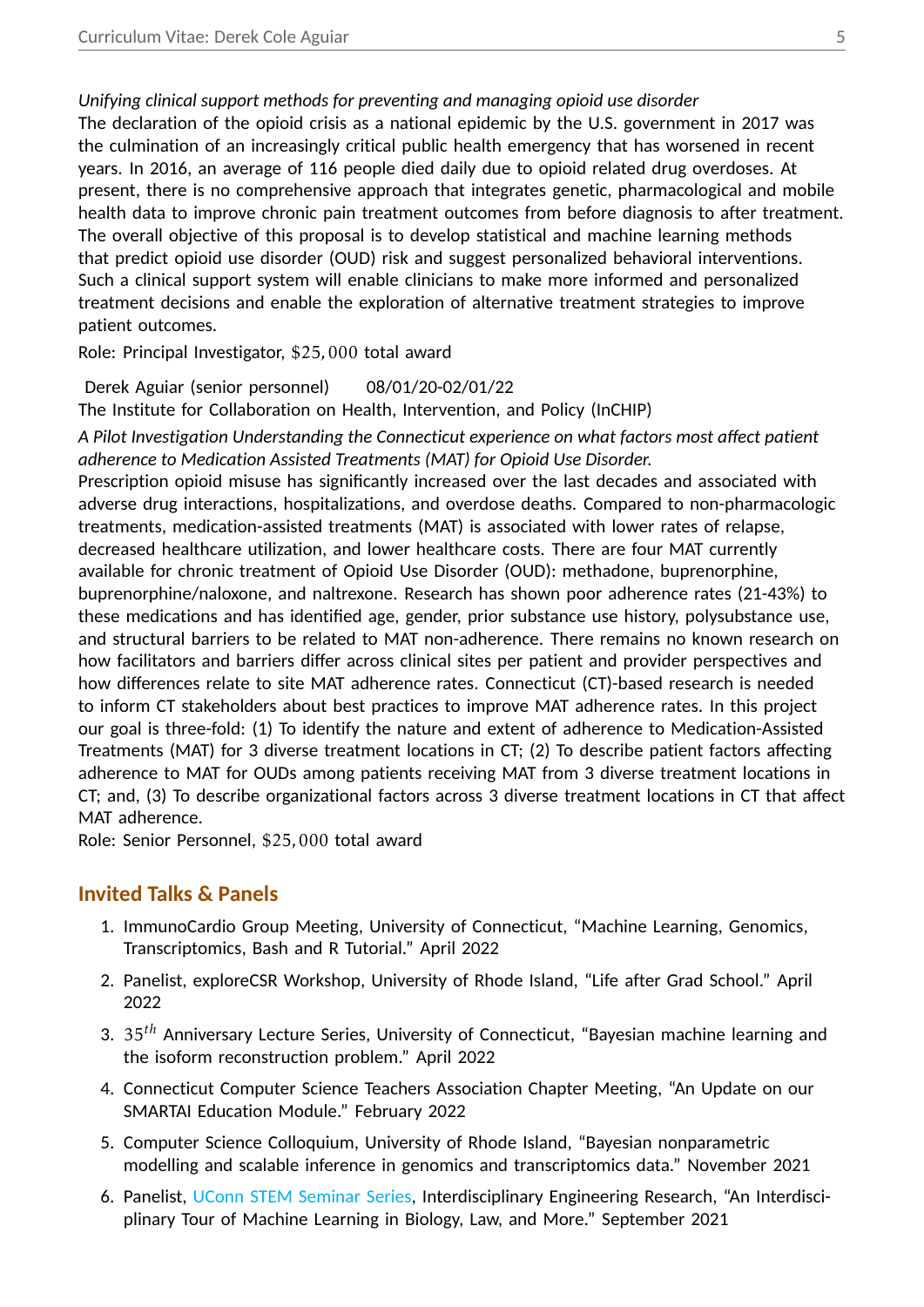- 7. Bioinformatics Seminar Series, University of Connecticut, "Bayesian Networks and Nonparametric Haplotype Clustering." September 2021
- 8. Connecticut Computer Science Teachers Association Chapter Meeting, "Preparing Students for a Data-Centric Computer Science Curriculum." May 2021
- 9. Panelist, exploreCSR Workshop, University of Rhode Island, "Life after Grad School." April 2021
- 10. Panelist, Computational Modeling Meet & Speak, CT Institute for the Brain and Cognitive Sciences, "Bayesian machine learning in large models with applications in genomics." May 2020
- 11. Department of Statistics Colloquia, University of Connecticut, "Bayesian Nonparametric Modelling and Scalable Inference In Large-Scale Genomics Data." January 2020
- 12. New York Area Population Genomics Workshop, "Efficient construction of haplotype cluster graphs and estimating the age of mutations." January 2017
- 13. American Society of Human Genetics (ASHG) Annual Meeting, "Haplotype phasing using cluster graphs." October 2015
- 14. NIPS Workshop on Machine Learning in Computational Biology (MLCB) "A Bayesian nonparametric statistical framework for haplotype phasing." December 2014
- 15. 18th Annual International Conference on Research in Computational Molecular Biology "Tractatus: an exact and subquadratic algorithm for inferring identical-by-descent multishared haplotype tracts." April 2014
- 16. 19th Pacific Symposium on Biocomputing "Tumor Haplotype Assembly Algorithms for Cancer Genomics." January 2014
- 17. Brown University IPP Symposium: Putting Big Data to Work. "Ome sweet ome: the genome as a model for big data." April 25, 2013
- 18. 21st Annual International Conference on Intelligent Systems for Molecular Biology "Haplotype assembly in polyploid genomes and identical by descent shared tracts." July 2013
- 19. HiT-Seq workshop in the 21st Annual International Conference on Intelligent Systems for Molecular Biology "Haplotype assembly in the presence of hemizygosity, haplotype sharing, polyploidy, and viral quasispecies." July 2013
- 20. 20th Annual International Conference on Intelligent Systems for Molecular Biology "DELISHUS: An efficient and exact algorithm for Genome-Wide detection of deletion polymorphism in autism." July 2012
- 21. Brown Computational Biology Open House "SNPs and haplotypes and GWAS oh my!" Feb. 27, 2012
- 22. Second Annual IEEE ICCABS CANGS Workshop "Robust algorithms for inferring haplotype phase and deletion polymorphism from high throughput whole genome sequence data." Feb. 24, 2012
- 23. Brown Computer Science Research Exchange Seminars with Tea (REST) "Computational Challenges in Genome-wide Association Studies." Nov. 30, 2010
- 24. Fourteenth International Conference on Research in Computational Molecular Biology "The Clark Phase-able Sample Size Problem Long-range Phasing and Loss of Heterozygosity in GWAS." August 12, 2010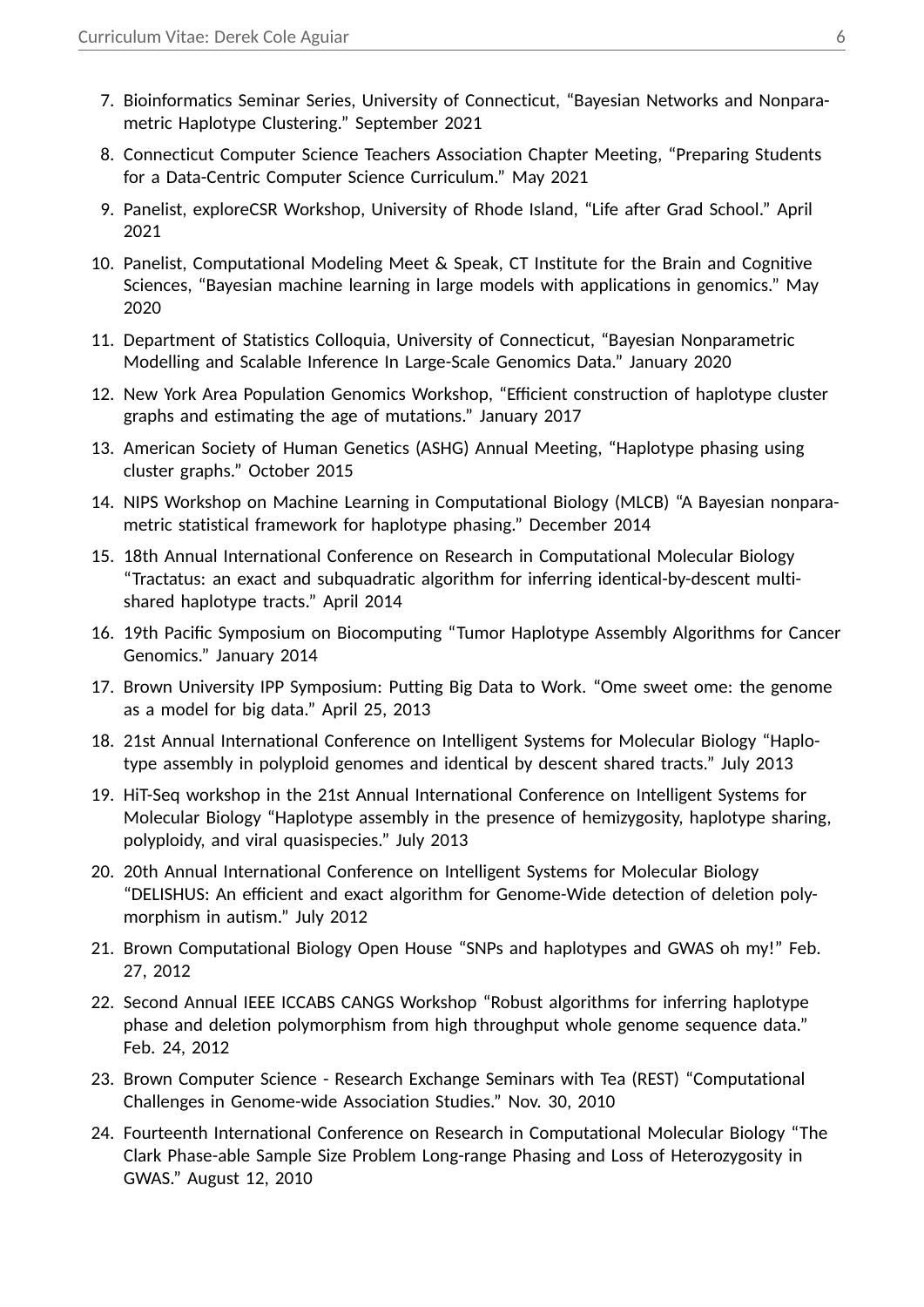#### **Extended Abstracts and Posters**

- 1. Chuan Li<sup>∗</sup>, Lili Qu<sup>∗</sup>, Alyssa J Matz<sup>∗</sup>, Patrick A. Murphy, Yongmei Liu, Ani Manichaikul, Derek Aguiar, Stephen S Rich, David M Herrington, David Vu, Craig W Johnson, Jerome I Rotter, Wendy S Post, Anthony T. Vella, Annabelle Rodriguez, Beiyan Zhou, "AtheroSpectrum reveals pathogenic foaming program and provides gene signatures for CVE prediction." CHARGE 2022, Philadelphia, Pennsylvania.
- 2. Marjan Hosseini<sup>∗</sup> , Devin McConnell<sup>∗</sup> , Derek Aguiar, "Hierarchical Bayesian Admixture Modelling of Intron Excision Structure." Workshop on Missing Data Challenges in Computation, Statistics and Applications 2020, Institute for Advanced Study, Princeton, New Jersey.
- 3. Derek Aguiar, Li-Fang Cheng, Bianca Dumitrascu, Fantine Mordelet, Barbara E. Engelhardt, "BIISQ: Bayesian nonparametric discovery of Isoforms and Individual Specific Quantification from RNA-seq data." RECOMB 2016, Santa Monica, CA.
- 4. Derek Aguiar, Li-Fang Cheng, Bianca Dumitrascu, Fantine Mordelet, Barbara E. Engelhardt, "BIISQ: Bayesian nonparametric discovery of Isoforms and Individual Specific Quantification from RNA-seq data." Probabilistic Modeling in Genomics 2016, Oxford, UK.
- 5. Derek Aguiar, Li-Fang Cheng, Bianca Dumitrascu, Fantine Mordelet, Athma Pai, Barbara E. Engelhardt, "Bayesian nonparametric isoform discovery and quantification of many RNA-seq samples." American Society of Human Genetics Annual Meeting 2016, Baltimore, MD.
- 6. Derek Aguiar, Lloyd T. Elliott, Yee Whye Teh, and Barbara E. Engelhardt, "Haplotype phasing using cluster graphs." American Society of Human Genetics Annual Meeting 2015, Baltimore, MD.
- 7. Derek Aguiar, Lloyd T. Elliott, Yee Whye Teh, and Barbara E. Engelhardt, "Tractable haplotype phasing and imputation with nonparametric fragmentation-coagulation processes." Probabilistic Modeling in Genomics 2015, Cold Spring Harbor Laboratory, NY.
- 8. Derek Aguiar, Lloyd T. Elliott, Yee Whye Teh, and Barbara E. Engelhardt, "A statistical framework for modeling genetic data as haplotype cluster graphs with application to haplotype phasing, association mapping, and whole-genome compression." The Biology of Genomes 2015, Cold Spring Harbor Laboratory, NY.
- 9. Derek Aguiar, Lloyd T. Elliott, Yee Whye Teh, and Barbara E. Engelhardt, "A Bayesian nonparametric statistical framework for haplotype phasing." Workshop: Machine Learning in Computational Biology in NIPS 2014, Montreal, Canada. (selected for oral presentation)
- 10. Derek Aguiar, Austin Huang, Rami Kantor, Eric Morrow and Sorin Istrail, "Haplotype assembly in the presence of hemizygosity, haplotype sharing, polyploidy, and viral quasispecies." HiT-Seq workshop in the 21st Annual International Conference on Intelligent Systems for Molecular Biology, July 2013, Berlin, Germany. (selected for oral presentation)
- 11. Sarah Tulin, Derek Aguiar, Sorin Istrail, and Joel Smith, "Nematostella reference transcriptome and high throughput gene regulatory network construction." SDB 71st Annual Meeting, July 2012, Montreal, Canada.
- 12. Derek Aguiar and Sorin Istrail, "HAPCOMPASS: A fast cycle basis algorithm for accurate haplotype assembly of next-generation sequence data." 20th Annual Intelligent Systems for Molecular Biology, July 2012, Long Beach, CA.
- 13. Derek Aguiar, Ryan Tarpine, Fumei Lam, Bjarni V. Halldorsson, Eric Morrow, and Sorin Istrail, "Long-Range Haplotype Phasing by Multi-Assembly of Shared Haplotypes: Phase-Dependent Interactions Between Rare Variants." Genomics of Common Disease, Wellcome Trust Sanger Genome Center, Cambridge UK, December 2011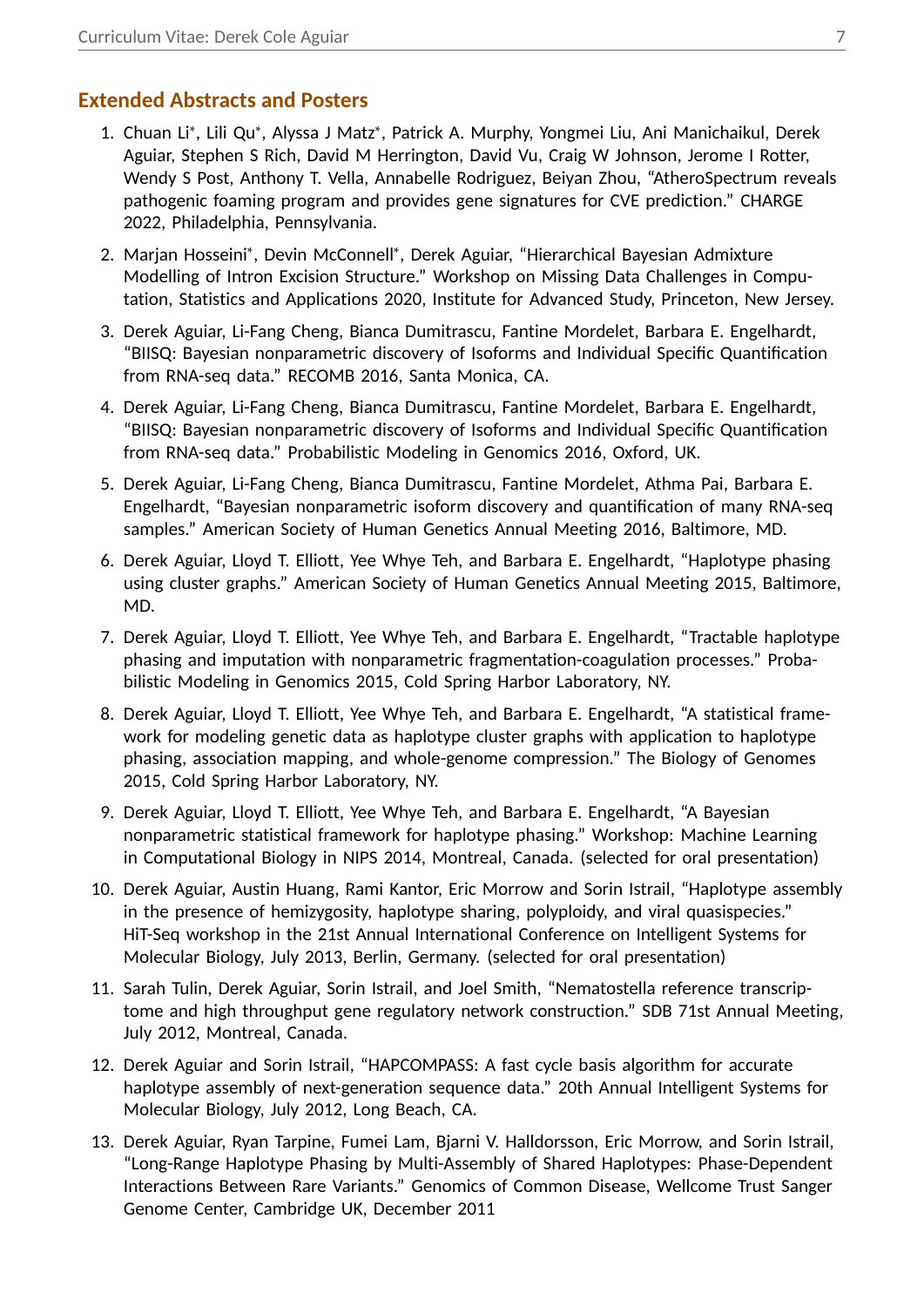- 14. Derek Aguiar, Ryan Tarpine, Fumei Lam, Bjarni V. Halldorsson, Eric Morrow, and Sorin Istrail, "Long-Range Haplotype Phasing by Multi-Assembly of Shared Haplotypes: Phase-Dependent Interactions Between Rare Variants." The Gordon Research Conference on Human Genetics and Genomics, July 17-22, 2011, Salve Regina University, Newport, RI.
- 15. Ryan Tarpine, James Hart, Timothy Johnstone, Derek Aguiar, Sorin Istrail, "Report on the Cyrene Project: A cis-Lexicon Containing the Regulatory Architecture of 557 Regulatory Genes Experimentally Validated Using the *Davidson Criteria*." The Developmental Biology of the Sea Urchin Meeting, April 27-30, 2011, Woods Hole, MA.
- 16. Derek Aguiar, Ryan Tarpine, Eric Ruggieri, Jessica Nadel, David Moskowitz, Sorin Istrail, "Beyond GWAS: Robust Computational Analysis of the Multiple Sclerosis Genetic Consortium Data." Fourth Annual Center for Computational Biology Poster Session, April 28, 2010, Brown University, RI.

# **Scholarships & Honors**

Excellence in Mentoring Award, Glastonbury High School Advanced Research Mentorship, 2022 Undergraduate Faculty Career Mentor of the Year Award Nominee from the UConn Center for Career Development, 2021

Graduate Faculty Career Mentor of the Year Award Nominee from the UConn Center for Career Development, 2021

2x Mentorship Excellence Award Nominee from the UConn Office of Undergraduate Research, 2020, 2021

Charles J. Epstein Trainee Awards for Excellence in Human Genetics Research semifinalist, 2015 Research in Computational Molecular Biology (RECOMB) Student Travel Fellowship, 2010, 2014 Intelligent Systems for Molecular Biology (ISMB) Student Travel Fellowship, 2012, 2013

National Science Foundation (NSF) Established Program to Stimulate Competitive Research (EPSCoR) Academy Travel Award, 2013

IEEE International Conference on Computational Advances in Bio and Medical Sciences (ICCABS) Computational Advances for Next Generation Sequencing (CANGS) Workshop Student Travel Award, 2012

Outstanding Graduating Senior in Computer Engineering, URI, 2007

Outstanding Junior in Computer Engineering, URI, 2006

# **Software**

- 1. **D. Aguiar**, L.-F. Cheng, B. Dumitrascu, and B. Engelhardt. *Bayesian nonparametric discovery of Isoforms and Individual Specific Quantification with BIISQ*. Version 1.0.0. [\[code\].](https://github.com/bee-hive/BIISQ) 2017.
- 2. **D. Aguiar** and S. Istrail. *HapCompass: fast cycle basis algorithms for accurate diploid and polyploid haplotype assembly*. Version 0.8.2. [\[code\].](https://www.brown.edu/Research/Istrail_Lab/hapcompass.php) 2016.
- 3. **D. Aguiar** and S. Istrail. *Tractatus: an exact and subquadratic algorithm for inferring identity-bydescent multi-shared haplotype tracts*. Version 0.0.1. [\[code\].](https://www.brown.edu/Research/Istrail_Lab/tractatus.php) 2013.
- 4. **D. Aguiar**, S. Tulin, S. Istrail, and J. Smith. *A quantitative reference transcriptome for Nematostella vectensis earlyembryonic development: a pipeline for de novo assembly in emergingmodel systems*. Version 1.0.0. [\[code\].](https://evodevojournal.biomedcentral.com/articles/10.1186/2041-9139-4-16#App1) 2013.
- 5. **D. Aguiar** and S. Istrail. *DELISHUS: an efficient and exact algorithm for genome-wide detection of deletion polymorphism in autism*. Version 0.1.0. [\[code\].](https://www.brown.edu/Research/Istrail_Lab/del_dl.php) 2012.
- 6. R. Tarpine, **D. Aguiar**, and S. Istrail. *CYRENE cis-Regulatory Genome Browser*. Version 1.0.0. [\[code\].](https://www.brown.edu/Research/Istrail_Lab/cyrene.php) 2012.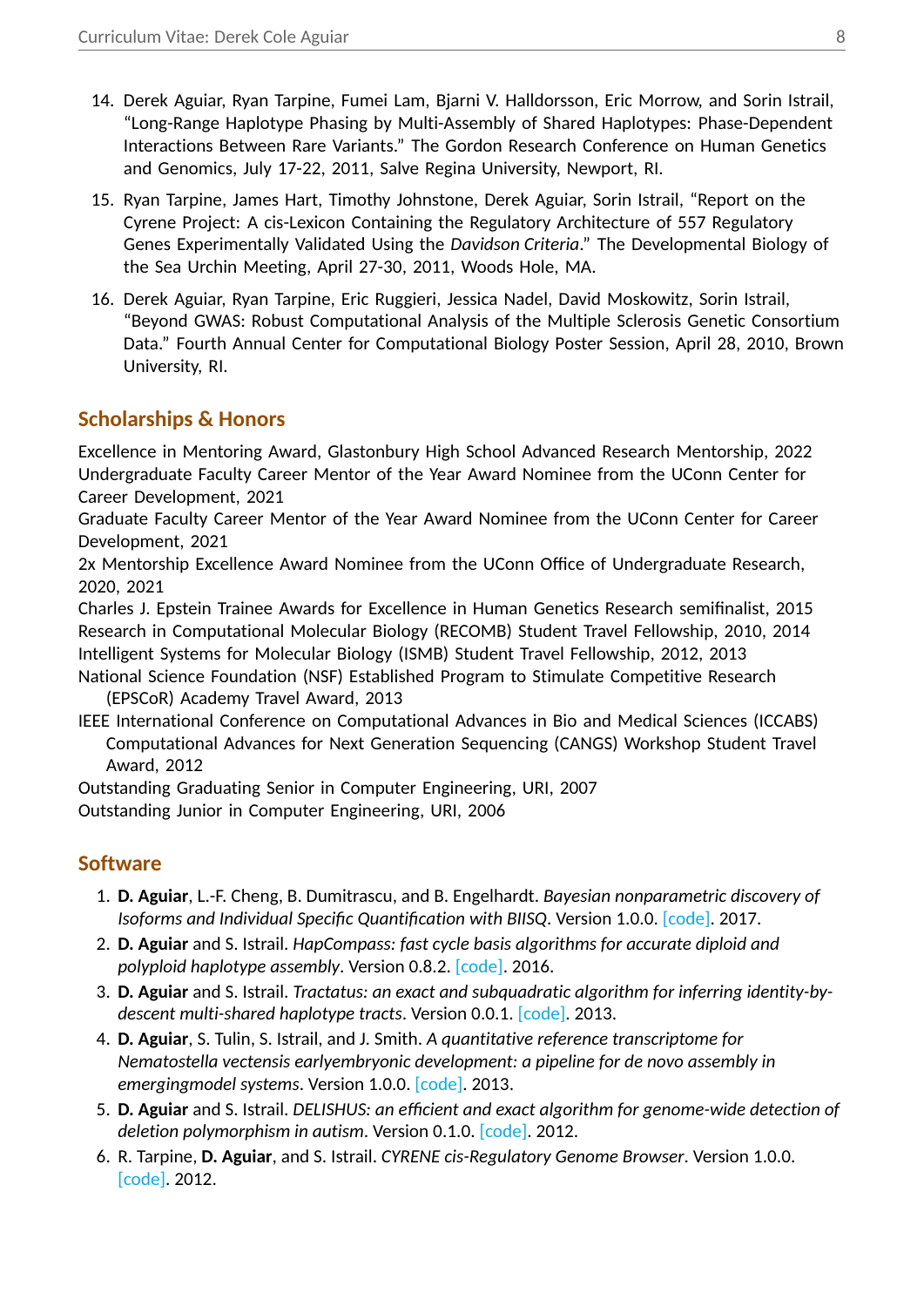# **Community Outreach**

*McNair Faculty Mentor*, University of Connecticut 2021- *University of Texas at El Paso BUILD Scholar Mentor, University of Connecticut* Summer 2021 *Advanced Research Mentorship program*, Glastonbury High School, Glastonbury, CT 2019-2020

➤ Responsibilities include assisting mentee students in developing an appropriate and feasible research project.

*Explore Engineering Young Engineering Science Scholars Program*, School of Engineering, UNIVERSITY OF CONNECTICUT, Storrs, CT 2019

- ➤ [Explore Engineering](http://edoc.engr.uconn.edu/explore-engineering/) is a one-week STEM summer camp for high school juniors and seniors where they are introduced to engineering fields.
- ➤ Students in my CS section were introduced to Programming, Data Science, Machine Learning and Artificial Intelligence through a series of lectures, activities, Jupyter notebooks, and programming exercises.
- ➤ On a scale of 1 (Unacceptable) to 5 (Outstanding), students rated the CS section an average score of 4*.*77.

*8th Annual 2022 SoE Poster Competition Judge*, School of Engineering,

UNIVERSITY OF CONNECTICUT, Storrs, CT 2022 *Senior Design Project Judge*, School of Engineering, UNIVERSITY OF CONNECTICUT, Storrs, CT 2019- 2020

➤ [Senior design projects](https://seniordesign.engr.uconn.edu/) are the culmination of a two-semester course where students team up with faculty and industry sponsors to work collaboratively to solve a real-world problem.

*Invention Convention Judge*, Connecticut Invention Convention, Storrs, CT 2019-2021

➤ The [Connecticut Invention Convention](https://www.ctinventionconvention.org/) is an internationally recognized nonprofit educational program that encourages interest in STEM fields and develops critical thinking skills in children in grades K-12 through invention and innovation.

*AI4All Postdoctoral Mentor*, Fragile Families group, PRINCETON UNIVERSITY, Princeton, NJ 2018

- ➤ [AI4All](http://ai-4-all.org/) is a high school summer camp aimed at popularizing AI among groups underrepresented in the field.
- ➤ Responsibilities include mentoring the Fragile Families project team; development of curriculum and Jupyter notebooks detailing machine learning applications to the Fragile Families data.

Volunteer for Kids Run Durham, Bull City Running Company, Durham, NC 2015-2016

- ➤ [Kids Run Durham](http://www.bullcityrunning.com/events/kids-run-durham/) is a program meant to encourage building healthy lifestyle habits, selfesteem, and character development, goal setting, and management in young children.
- ➤ Responsible for registration of children into their age-appropriate race-series and organizing the children into their respective groups at the race starting line.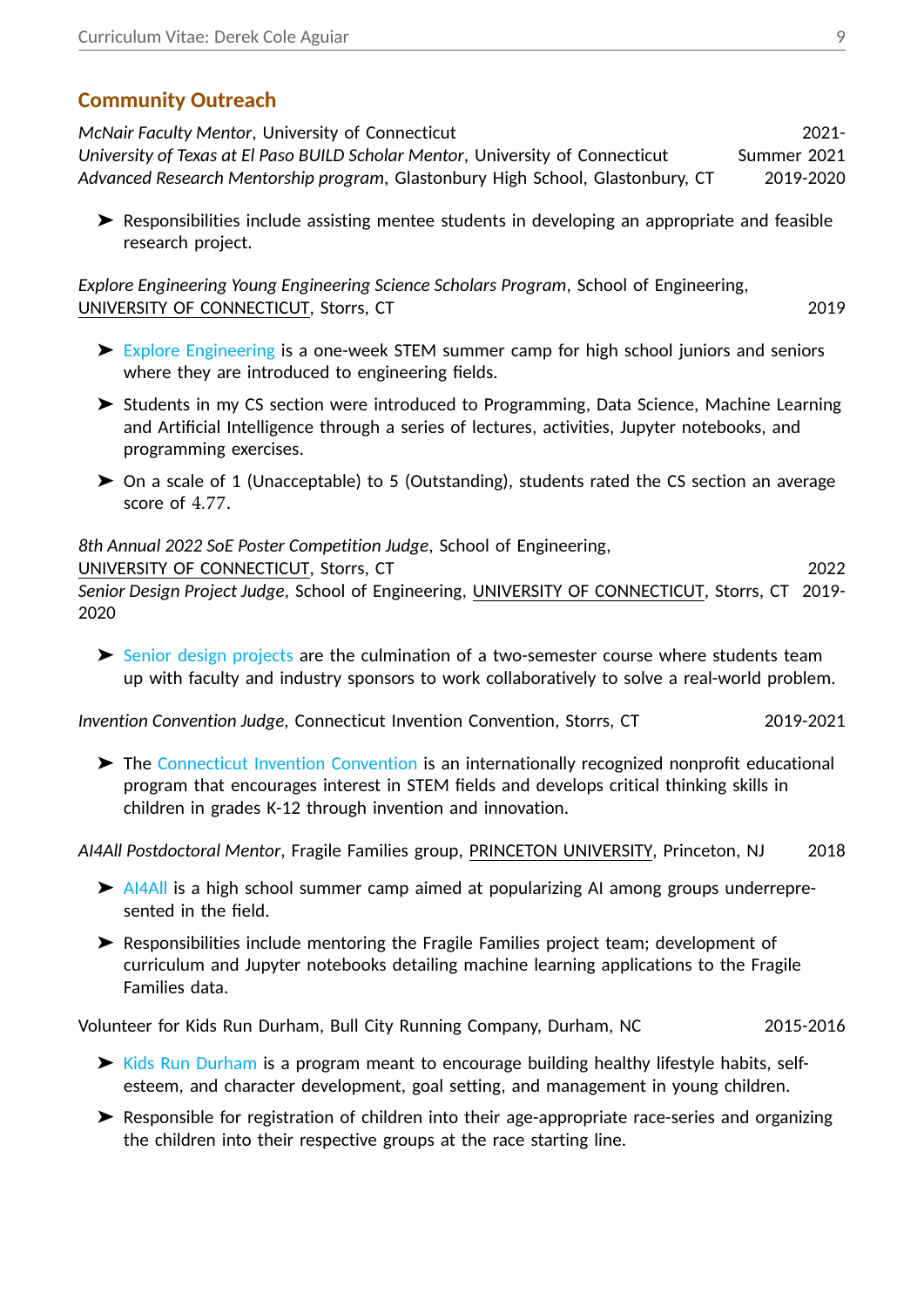# **Academic Advising**

*Ph.D. Advising* Major Advisor, Marjan Hosseini, Computer Science; Major Advisor, Chandra Sekhar Dronavajjala, Computer Science; Major Advisor, Kingsley Udeh, Computer Science; Associate Advisor, Lina Kloub, Computer Science; Associate Advisor, Tianyu Wang, Computer Science; Associate Advisor, Fahad AlQahtani, Computer Science; *Masters Advising* Major Advisor, Sybille Legitime, Computer Science; Major Advisor, Devin McConnell, Computer Science; Major Advisor, Kaustubh Prabhu, Computer Science; Major Advisor, Shubhangi Shubhangi, Computer Science; Associate Advisor, Saurav Dhar, Computer Science; *Individualized Majors Advising* Undergraduate Advisor, Patrick Cummins, Data Science; Undergraduate Advisor, Samuel Hughes, Data Science; Undergraduate Advisor, Matthew Jane, Computational Neuroscience; Undergraduate Advisor, Anthony Zeimbekakis, Michael Zheng, Shannon Yeung, Data Science; *Honors Program Advising* Major Advisor, Berk Alpay, University Scholar, Computer Science and Engineering; *Other Advising* University of Texas at El Paso BUILD Scholar Mentor, Isaiah Perez Thesis Review Committee: Chao Shang, Timothy Becker Undergraduate Students Advising Total: 22 Work Study, Christina Gorbenko, Computer Science and Engineering; Advanced Research Mentorship (ARM) program, Dhanush Kalangi, Glastonbury Highschool, received 2nd honors at Connecticut Science & Engineering Fair;

# **Academic Service**

*Grant Proposal Review*

Reviewer, Natural Sciences and Engineering Research Council of Canada (NSERC) 2022 *Committees*

Program Committee, ISMB (2018), BNP Workshop at NIPS (2018), RECOMB (2019, 2020, 2021), BIBM (2019, 2020), AAAI (2021,2022), IJCAI (2021,2022), ISBRA (2021)

Departmental, Faculty Search Open 2018-2019, Systems and ML 2018-2019; Session Chair, RECOMB (2020)

*Editorial Boards*

Journal of Computational Biology, 2021

*Peer-Review*

*Nature Communications*, 2017; *Genome Research*, 2016, 2021; *Bioinformatics*, 2012-2019; *Proceedings of the National Academy of Sciences* (PNAS), 2011; *Journal of Computational Biology* (JCB), 2010-; *IEEE Transactions on Computational Biology and Bioinformatics*, 2020; *BMC Bioinformatics*, 2020; Frontiers in Genetics 2021; *Machine Learning* 2021, IEEE CCWC 2022; AI4TS2022 (IJCAI Workshop) 2022

#### *Academic Web Administration and Development*

- ➤ Built and maintained the [Princeton BEEHIVE,](http://beehive.cs.princeton.edu/) 2014-2018
- ➤ Built and maintained the [Istrail Lab Web;](http://www.brown.edu/Research/Istrail_Lab/) in 2012 rebuilt in PHP, 2009-2014